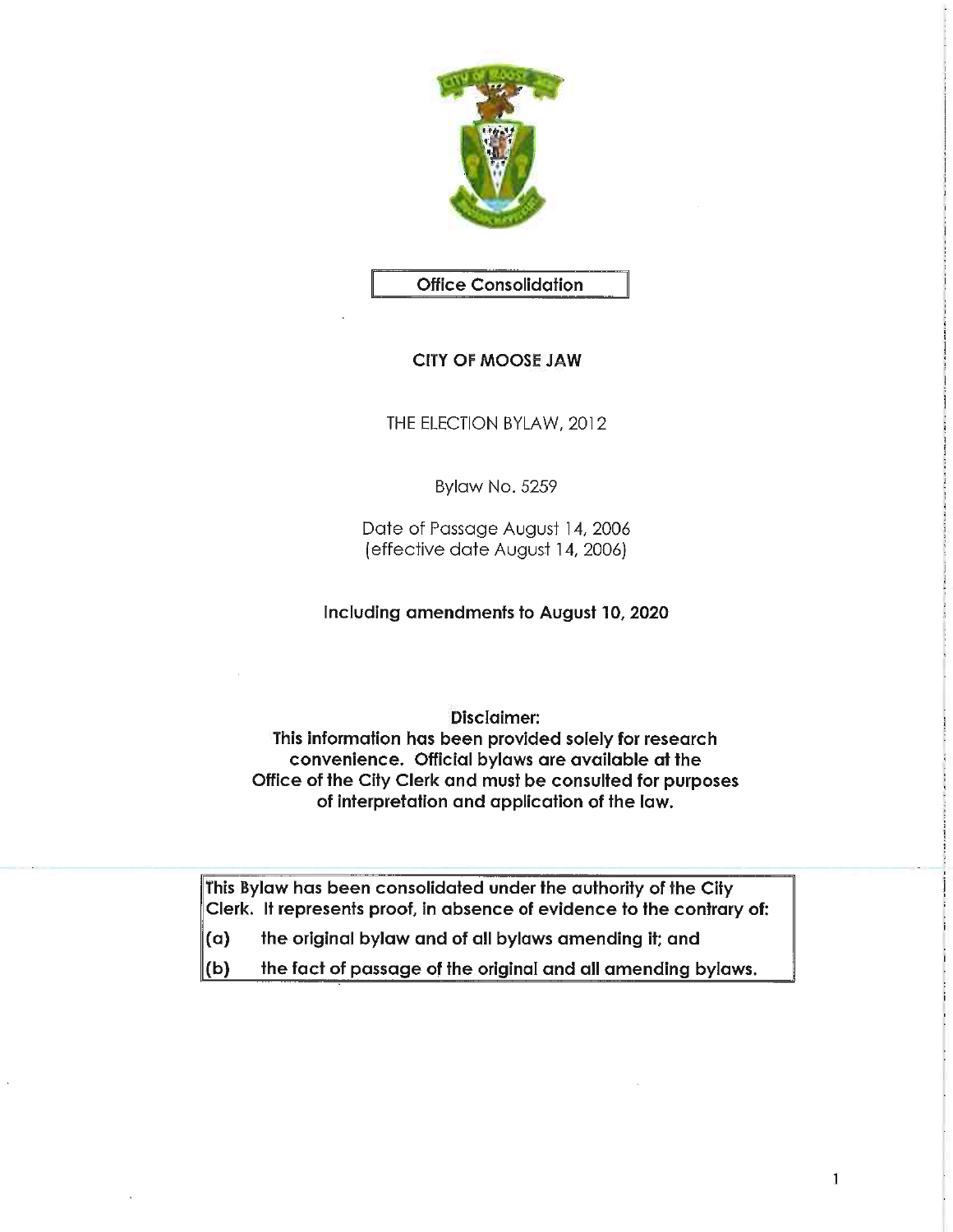| <b>AMENDMENTS</b>     | <b>DATE PASSED</b> | <b>FORCE/EFFECT</b> |
|-----------------------|--------------------|---------------------|
| <b>Bylaw No. 5259</b> | August 14, 2006    | August 14, 2006     |
| <b>Bylaw No. 5418</b> | June 11, 2012      | June 11, 2012       |
| Bylaw No. 5522        | July 25, 2016      | July 25, 2016       |
| <b>Bylaw No. 5626</b> | August 10, 2020    | August 10, 2020     |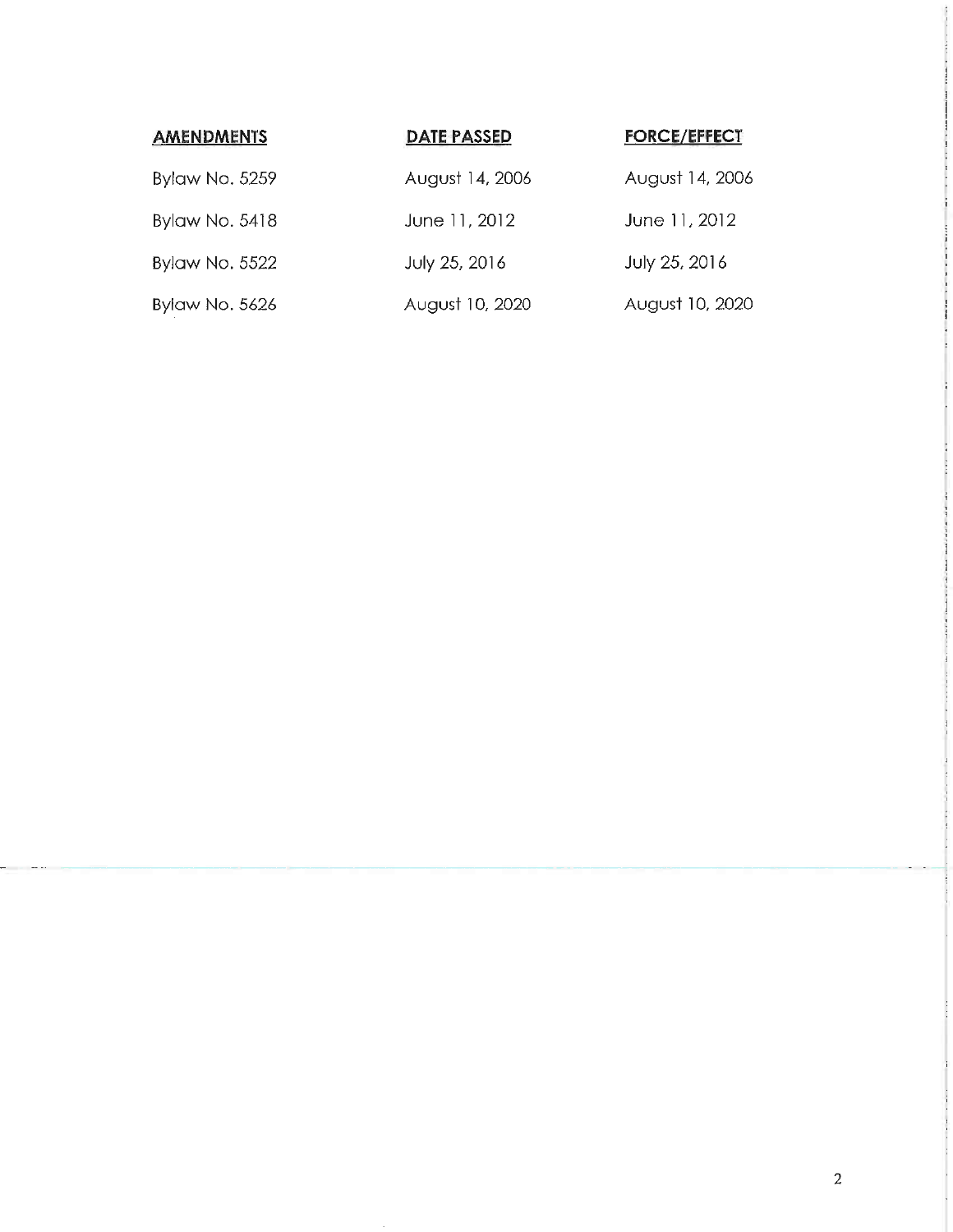#### BYLAW NO. 5259

#### THE ELECTION BYLAW

**WHEREAS** section 8 of The Cities Act, S.S. 2002, c.C-11.1, provides, in part, as follows:

 $\mathbf{B}(1)$  A city has a general power to pass any bylaw for city purposes that it considers expedient in relation to the following matters respecting the city:

 $(a)$  the peace, order and good government of the city;"

AND WHEREAS section 59.1 of The Loca/ Government Elections Act, S.S. 1982-83, c.L-30.1, provides, in part, as follows:

"59.1(2) Notwithstanding any other provision of this Act or The Controverted Municipal Elections Act but subject to any regulations made pursuant to subsection (7), the council, or where the board conducts the election, the board, may, by bylaw in the case of a council and by resolution in the case of a board, provide for the use at elections of voting machines, voting recorders, optical scanning vote tabulators or other similar devices.

(4) A bylaw or resolution mentioned in subsection (2):

(a) must include provisions:

[i] respecting the form of ballot; and

. . .

[ii] respecting procedures for voting and for counting votes;"

AND WHEREAS it is deemed expedient and in the public interest to provide for the use of optical scanning vote tabulators and/or other similar devices during elections in the City of Moose Jaw and to specify for the form of ballots and procedures to be utilized therewith;

(Bylaw No. 5259, August 14, 2006)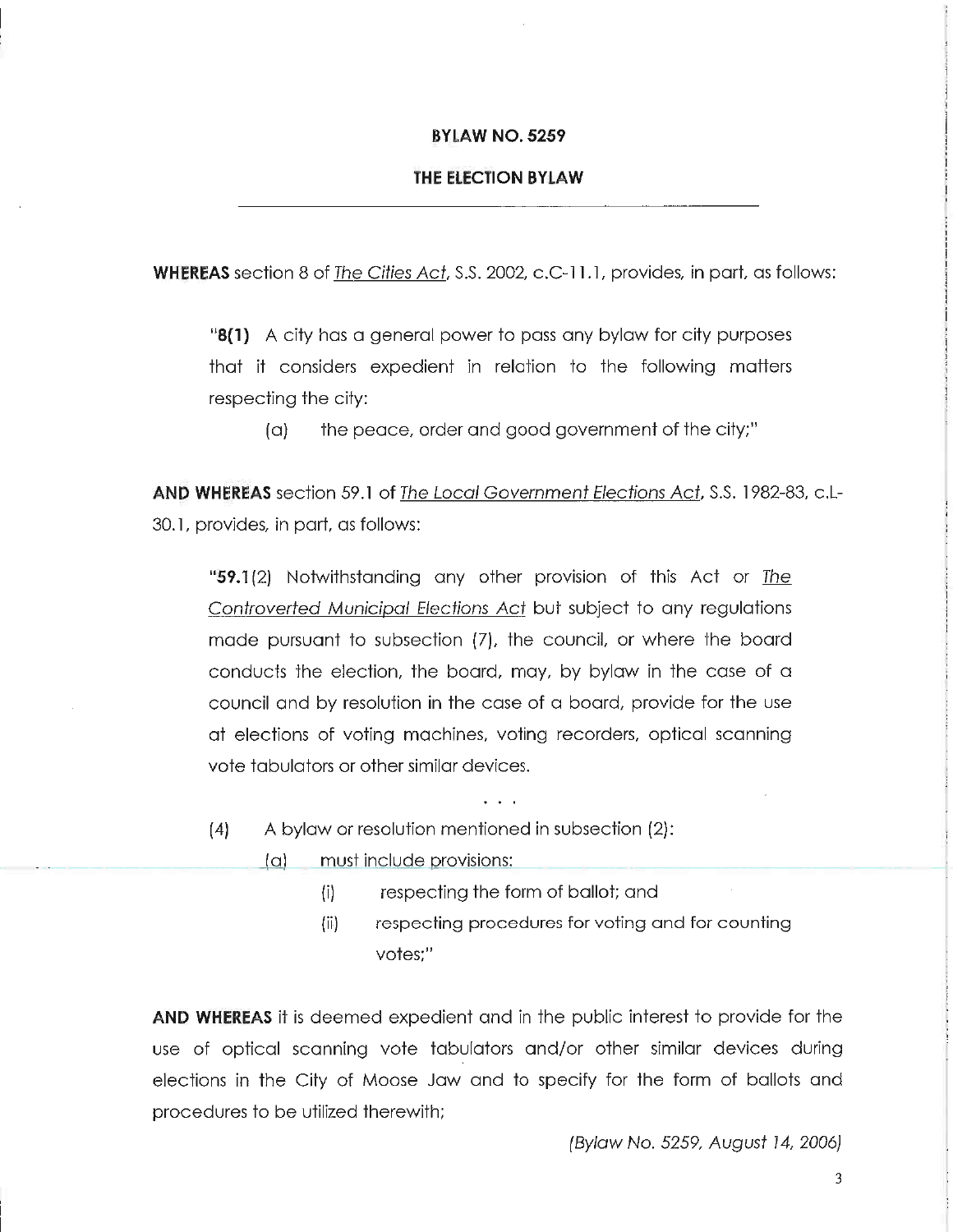AND WHEREAS section 160.132 of The Local Government Election Act provides, in part, as follows:

# "Mail-in ballot

160.132(1) Notwithstanding any other provision of this Act or The Controverted Municipal Elections Act but subject to subsection (2) and any regulations made pursuant to subsection (3), a council, by bylaw, may establish a mail-in ballot voting system for the purpose of receiving ballots in an election.

(2) A bylaw mentioned in subsection (I):

- (a) must not extend the period for the receipt of moil-in ballots beyond the closing of the polls on election day; and
- (b) must provide that mail-in ballots received after the closing of the polls on election day:
	- (i) are deemed to be spoiled ballots; and
	- (ii) are to be dealt with by the deputy returning officer in the manner set out in section 160.6."

AND WHEREAS it is deemed expedient and in the public interest to provide for the use of mail-in ballots;

(Bylaw No. 5418, June ] 1, 2012)

# NOW THEREFORE THE MUNICIPAL COUNCIL OF THE CITY OF MOOSE JAW ENACTS AS FOLLOWS:

#### Title

1. This Bylaw may be cited as The Election Bylaw.

(Byiaw No. 5522, July 25, 2016)

4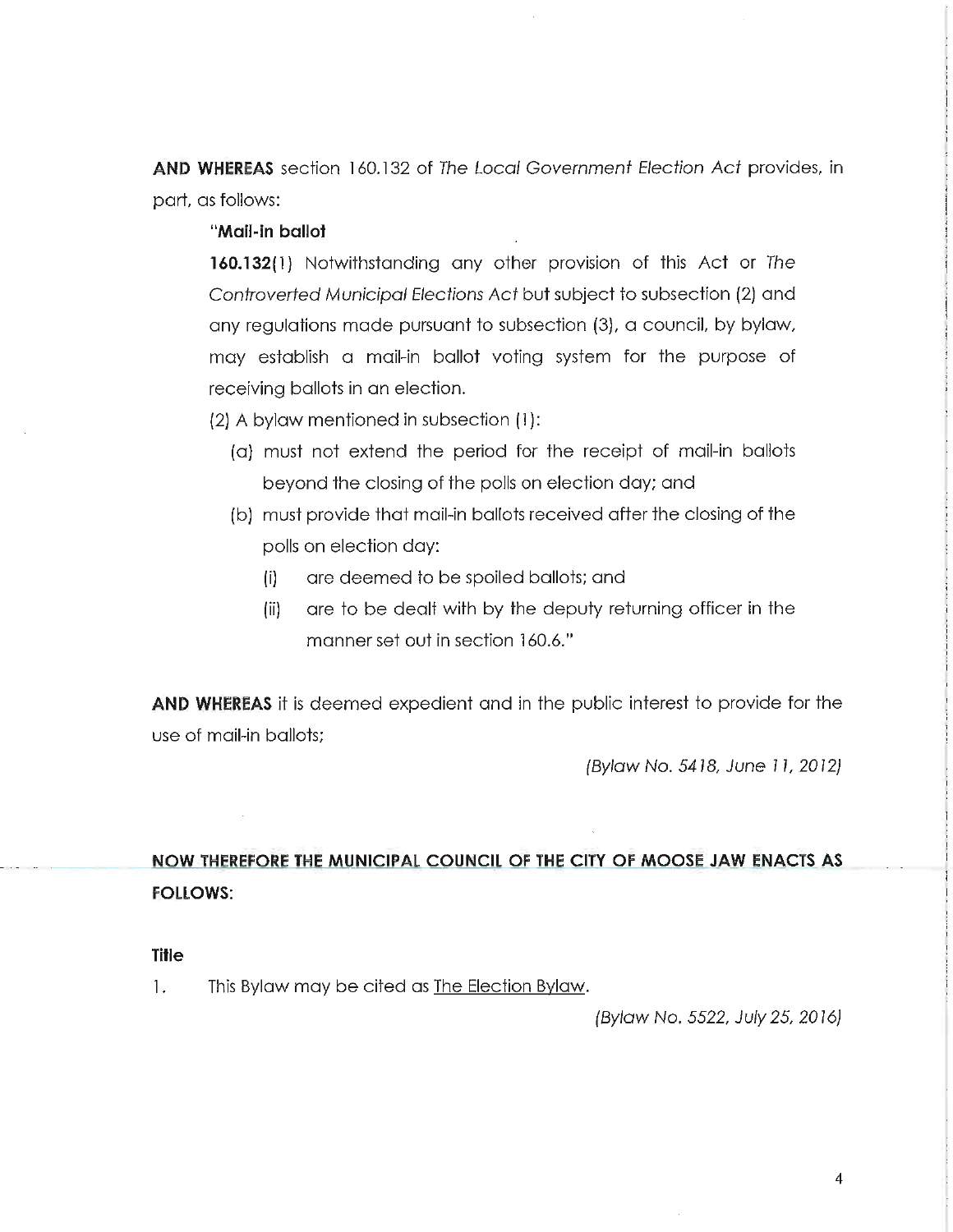### Purpose

2. The purpose of this Bylaw is:

- (a) to provide for the use at Civic elections of optical scanning vote tabulators and/or other similar devices as part of an automated votecounting system; and
- (b) to authorize the form of the ballot and the procedures for voting and counting of votes; and
- (c) to establish a mail-in ballot voting system for the purpose of receiving ballots in an election."

(Bylaw No. 5259, August 14, 2006 & Bylaw No. 5418, June 11, 2012)

### **Definitions**

- 3. In this Bylaw, the following words and terms shall have the following meaning:
	- $(a)$  "acceptable mark" means any mark made by an elector on a ballot which is able to read and recorded by an optical scanner;
	- (b) **"automated vote-counting system"** means a system that includes a combination of optical scanners and ballot boxes that optically scans ballots during an election, records all acceptable marks on each ballot, stores the ballots and then tabulates and reports the results of the election;
	- [c] "ballot" means a ballot form designed for use in an automated votecounting system;
	- (d) "ballot override procedure" means the use, by an Election Official, of a procedure on an optical scanner which causes the unit to accept a returned ballot and to count any acceptable marks contained thereon;
	- (e)  $(e, 1)$ "deputy returning officer" means a deputy returning officer appointed pursuant to Section 29 of The Loca/ Government Election Act, and includes an issuing deputy returning officer, receiving deputy returning officer and supervising deputy returning officer;
	- (e.2) "election" means an election as defined in The Loca/ Government Election Act: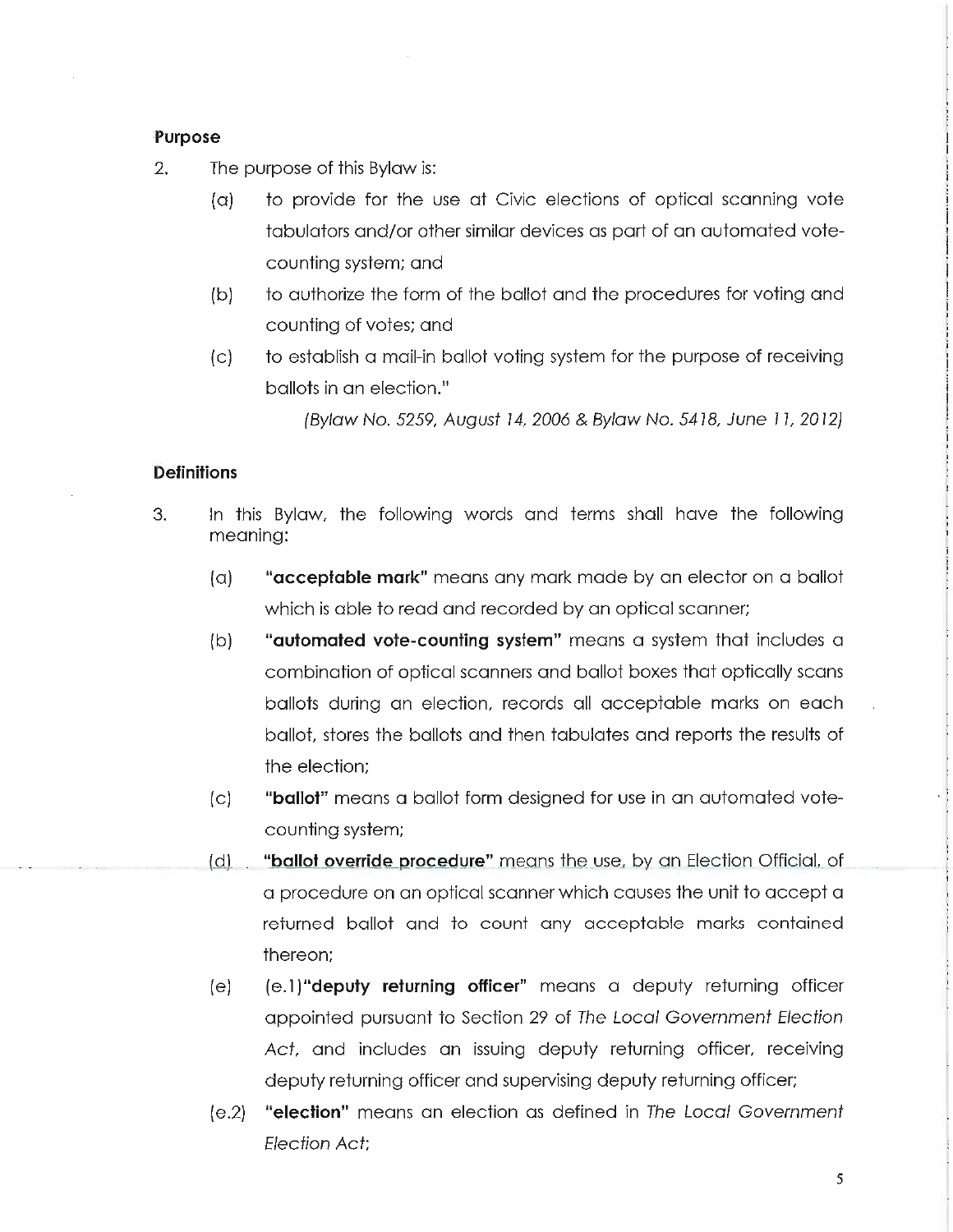- (e.3) "election official" includes a returning officer, deputy returning officer, poll clerk, and any other supervisory officers and assistants appointed pursuant to Section 29 or 30 of The Local Government Election Act;
- (f) "blank ballot" means a ballot without any acceptable marks which can be read by an optical scanner;
- (g) "**Election Headquarters**" means City Hall, 228 Main Street North, Moose Jaw, Saskatchewan;
- (h) "**Election Official:** means a Deputy Returning Officer or other official authorized to participate in the conduct of the election by the Returning Officer;
- (i) "emergency ballot box" means a ballot box into which voted ballots ore temporarily deposited if the optical scanner ceases to function;
- (i) "main ballot box" means the ballot box used with the optical scanner for holding counted ballots;
- (k) "memory card" means a device used to store electronic information which plugs into the optical scanner and into which is preprogrammed the information necessary to conduct the election and record the votes and a mechanism to record and retain information on the number of votes for each candidate, bylaw or question;
- (I) "optical scanner" means a device into which ballots are inserted, which device is capable of optically scanning each ballot, recording the number of the votes for each candidate, bylaw or question marked on each ballot, and storing, tabulating and reporting that information;
- (m) "over-voted ballot" means a ballot on which one (1) or more of the voting areas has more than the allowed number of acceptable marks as determined by the optical scanner;
- (n) "portable ballot box" means a bollot box that is used at a polling place where an optical scanner is not being used;
- (o) "register tape" means the printed record generated from an optical scanner at the close of voting on election day, which shows the number of votes for each candidate, bylaw or question;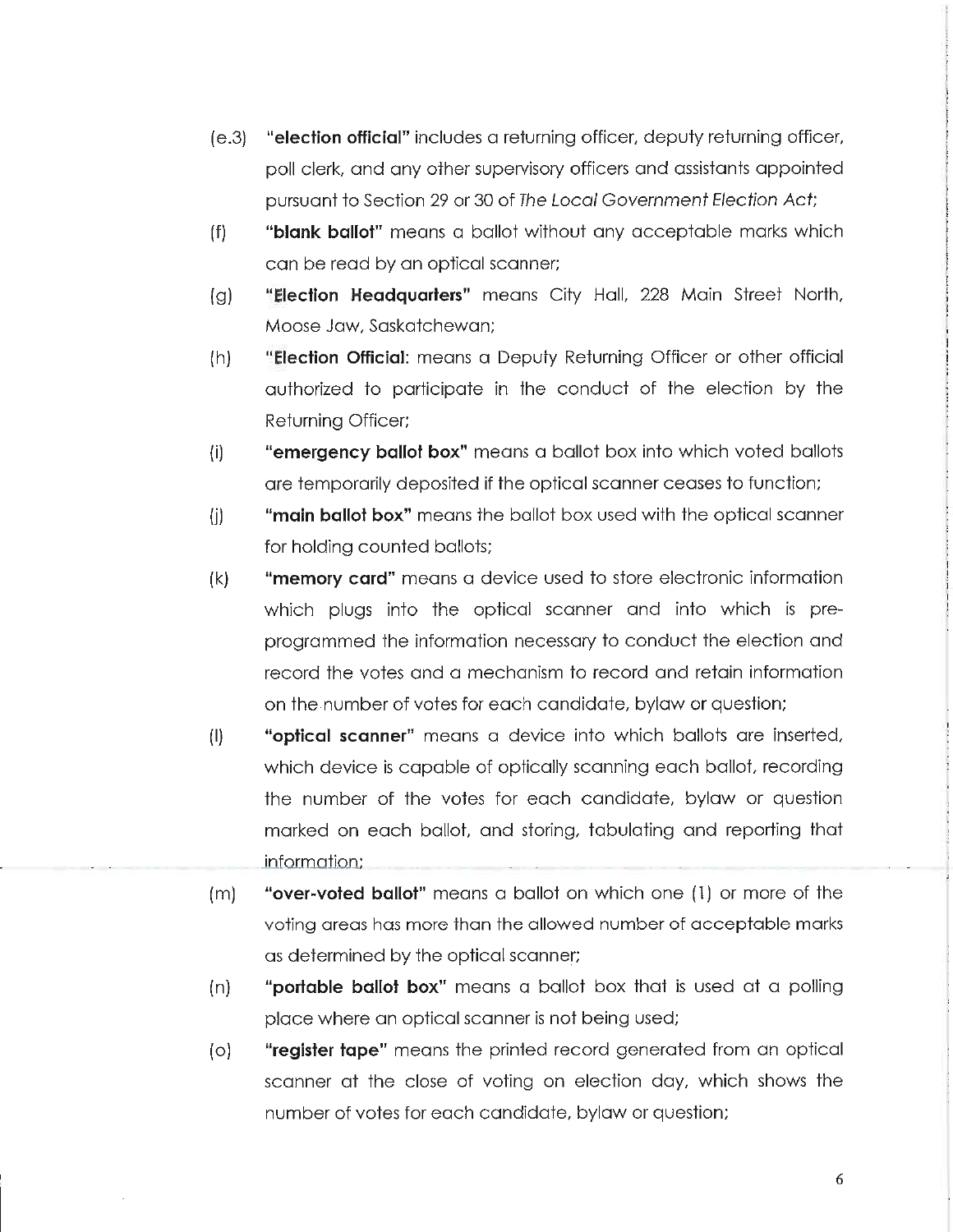- (p) "returned ballot" means a ballot which was inserted into the optical scanner, but which was not accepted and which was returned to the elector;
- [q] "returning officer" means a person specified or appointed as a returning officer pursuant to Section 28 of The Local Government Election Act: and
- (r) "secrecy sleeve" means an open-ended folder or envelope used to cover ballots to conceal any marks made by the elector on the ballot.

(Bylaw No. 5259, August 14, 2006 & Bylaw No. 5418, June 11, 2012)

# Election Procedure Generally

3.1 Except as modified by this Bylaw, all elections in the City of Moose Jaw shall be conducted in accordance with the provision of The Local Government Election Act 2015.

(Bylaw No. 54} 8, June ]1, 2012 and Bylaw No. 5522, July 25, 20]6]

# Appointment of Returning Officer

3.2 (1) The Council of the City of Moose Jaw may appoint a person other than the City Clerk as the returning officer for an election in Moose Jaw.

(2) The returning officer is hereby authorized to further delegate his or her powers, functions and responsibilities in an election to other election officials as may be required.

(Bylaw No. 5418, June 11, 2012)

# Authorization

4(1} The Council of the City of Moose Jaw hereby authorizes the use of an automated vote-counting system at general elections, by-elections and votes of bylaws or questions.

(2) Where this Bylaw does not provide for any matter, an election to which this Bylaw applies shall be conducted as far as practicable in accordance with The Local Government Elections Act, 2015.

(Byiaw No. 5259, August ?4, 2006 and B//aw No. 5522, July 25, 2016)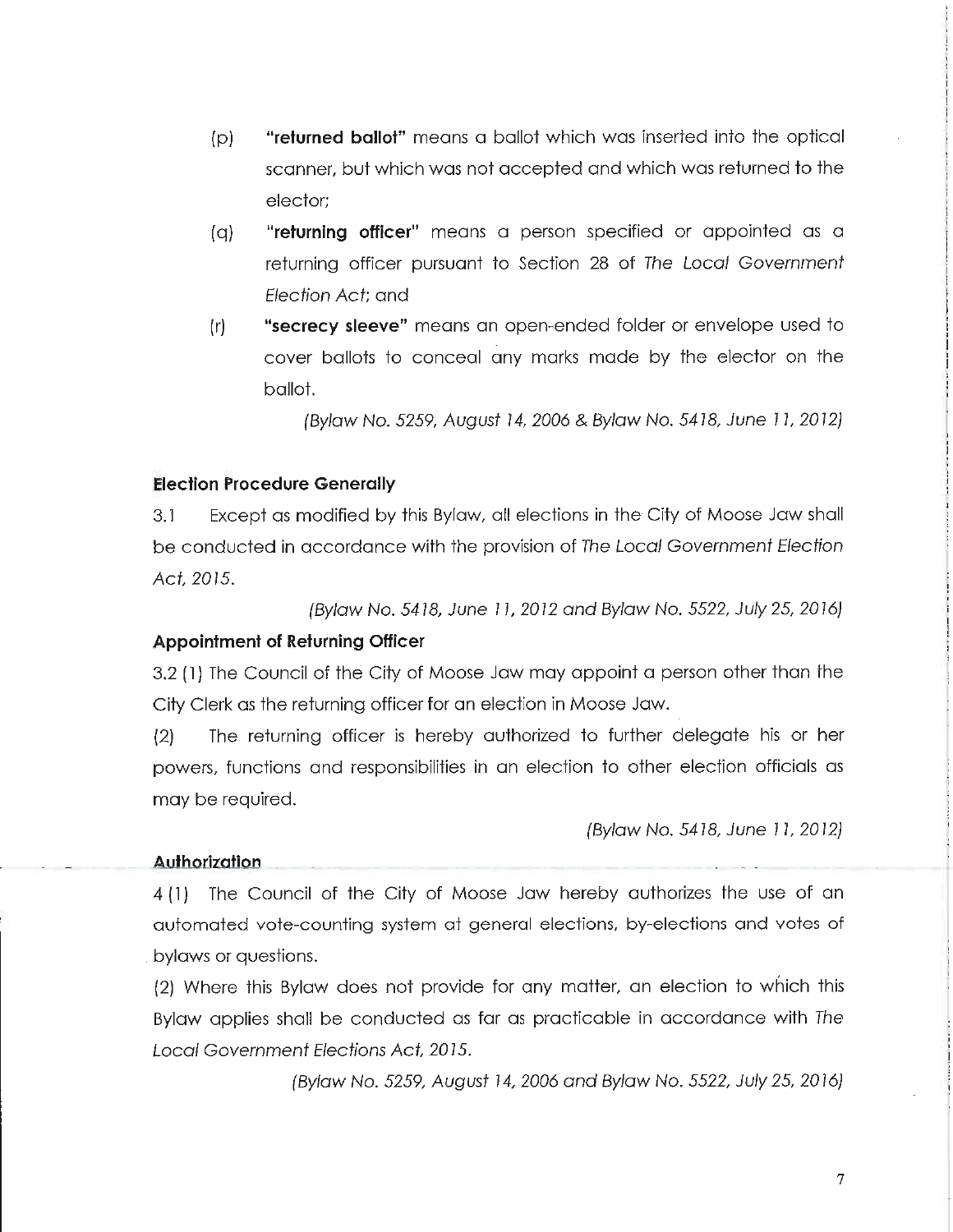# Form of Ballot

5(1) The ballot shall contain the names, listed in alphabetical order, of all duly nominated candidates for each of the offices contested.

(2) The ballots shall be a reasonable facsimile of the sample ballot as shown in Schedule "A" attached hereto and forming part of this Bylaw.

(Bylaw No. 5259, August 14, 2006)

# Optical Scanner

6(1] The optical scanners shall be programmed to accept all ballots without the use of any error prompts.

(2) The optical scanner shall be programmed so that a printed record of the number of votes cast for each candidate and with respect to each bylaw or question can be produced.

(3) Prior to every election or vote on a bylaw or question, the Returning Officer shall test each optical scanner to ensure it is programmed in accordance with this Bylaw and that it will accurately count the votes cast.

(Bylaw No. 5259, August ?4/ 2006 and Byfaw No. 5522, July 25, 20]6)

# Pre-Vote Procedure

 $7(1)$  Prior to the commencement of voting, the Election Official shall, in the presence of another Election Official and any candidates, or candidate's agents present, cause the optical scanner to print a register tape of all totals in its memory pack and ensure that those totals indicate zero.

(2) The Election Official shall then certify, by signature, on the printout that the totals indicate zero. The zero total printout and the register tape shall be retained for the purposes of documenting the election results at the polling place.

(3) The Election Official shall ensure the automated vote-counting system is adequately secured to prevent unauthorized access.

(4) All polling places where an optical scanner is being used shall be supplied with at least two ballot boxes: one to be used as the main ballot box and one to be used as the emergency ballot box.

(5) Pursuant to subsection (1), if the totals are not zero for all candidates, bylaws or questions, the Election Official shall immediately notify the Returning Officer and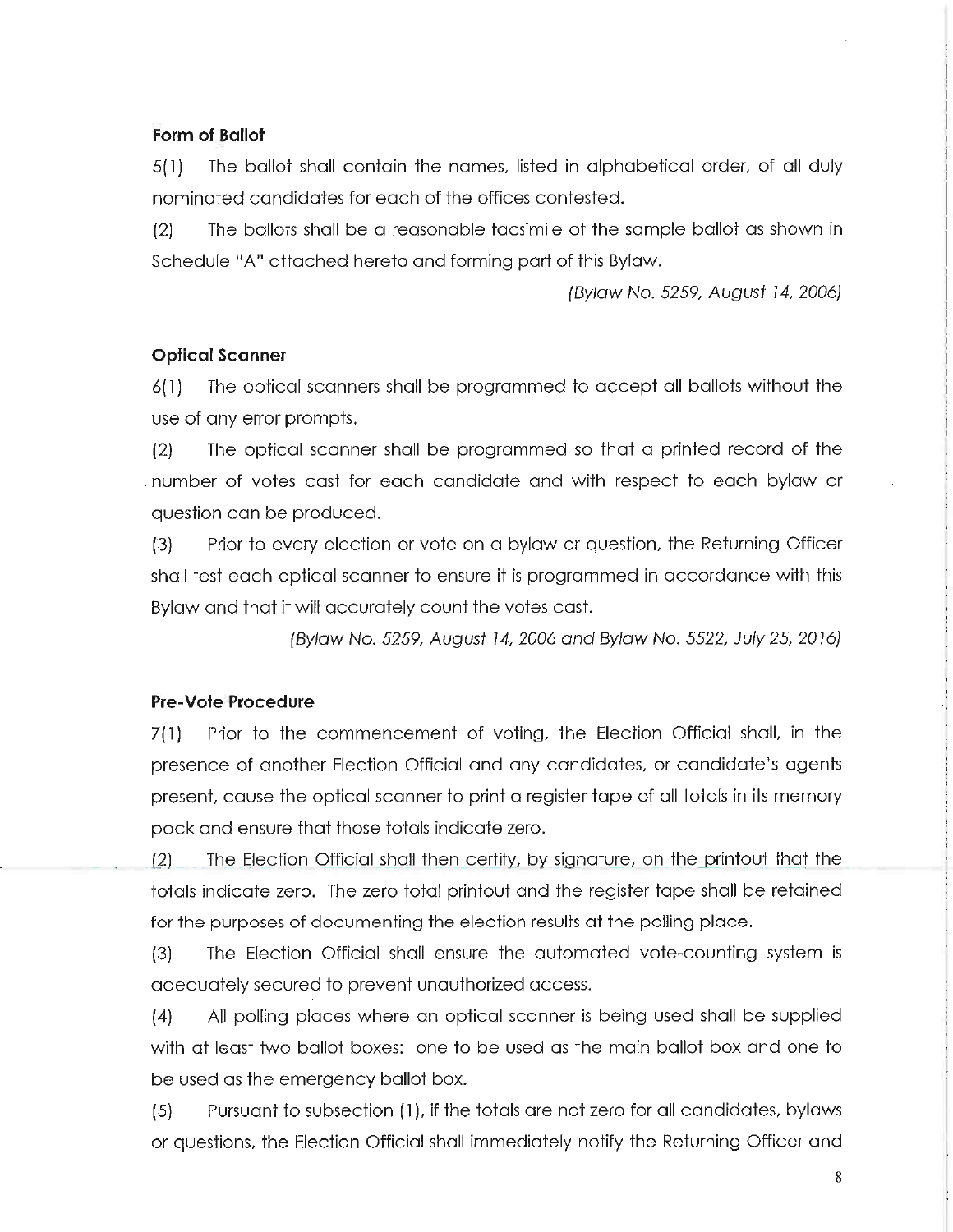shall conduct the poll using the emergency ballot box until the optical scanner is repaired or replaced.

(Bylaw No. 5259, August ]4, 2006]

#### Voting Procedures

8(1) When an elector has been registered to vote, the Election Official shall provide the elector with a secrecy sleeve containing the ballot, which includes all of the offices, bylaws or questions on which the voter is entitled to vote. The reverse side of the ballot issued to the elector shall display, in a designated area, the initials of the Election Official who issued the ballot.

 $(2)$  After marking the ballot, the elector shall place the ballot in the secrecy sleeve and deliver it to a designated Election Official who shall, in the presence of the elector, without removing the ballot from the secrecy sleeve, confirm that the ballot bears the initials of the Election Official and then insert the ballot directly into the optical scanner.

(3) In situations where it is noted that the ballo+ does not have the initials of an Election Official, the voter shall be asked to return the ballot to the Election Official who issued the ballot. The Election Official shall issue a replacement ballot, mark the returned ballot "spoiled" and retain the spoiled ballot separately from all other ballots. Such spoiled ballots shall not be counted in the election.

(4) If, before delivery of the ballot to the Election Official, the elector determines that an error may have been made in marking the ballot, or if the ballot is damaged for any reason, the elector may request a replacement ballot from the Election Official who issued the original ballot.

(5) Upon a request under subsection (4), the Election Official shall issue a replacement ballot, mark the returned ballot "spoiled" and retain the spoiled ballot separately from all other ballots. Such spoiled ballots shall not be counted in the  $\cdot$ election.

(6) During any period that the optical scanner is not functioning, the Election Official supervising the unit shall insert all ballots presented by the electors during that period, into the emergency ballot box, and the ballots in that box shall, after the poll closes, be removed by the Election Official and inserted into the optical scanner by the Election Official, to be counted.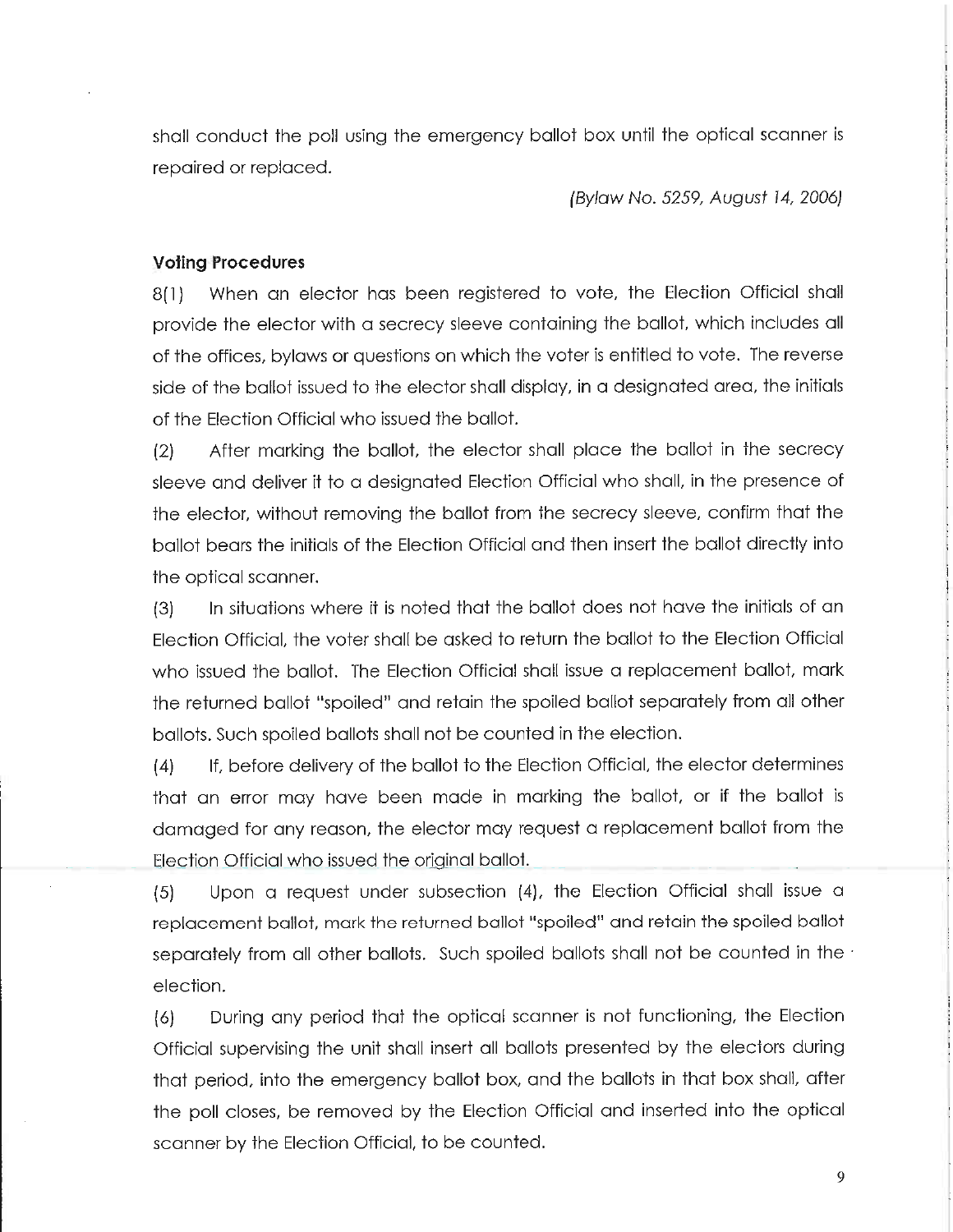(7) Any ballot which does not bear the initials of the Election Official or which is damaged to the extent that it cannot be inserted into the optical scanner shall be marked "spoiled" and shall not be counted in the election.

(8) If an optical scanner is not used at an established poll, the ballots shall be kept in the portable ballot box provided, and shall be counted in accordance with section 13 of this Byiaw.

(Byiaw No. 5259, August 14, 2006 and Bylaw No. 5522, July 25, 2016)

# Advance Polls

9(1) Optical scanners shall be used to conduct the vote at all advance voting polls and voting procedures at the advance polls shall be the same as the procedure set forth in section 8 of this Bylaw subject to the provisions contained in this section.

[2] At the close of the day a+ each advance poll, the Election Official shall ensure:

- (a) that the optical scanner is stored and secured to prevent the insertion of additional ballots or access to the memory pack in the optical scanner;
- (b) that the main ballot box and the emergency ballot box are sealed to prevent insertion of ballots;
- (c) that the register tapes in the optical scanner are not generated.

(3) At the end of voting on the final day of advance voting/ the Election Official shall:

- (a) ensure that any remaining ballots in the emergency ballot compartment are inserted into the optical scanner;
- (b) secure the optical scanner so that no more ballots can be inserted;
- (c) ensure delivery of the optical scanner, together with all other materials used in the conduct of the election, to the Returning Officer at Election Headquarters; and
- (d) the register tape for the advance poll shall not be printed and the results for the poll shall not be reported until after 8:00 p.m. on election day.

(Bylaw No. 5259, August 14, 2006)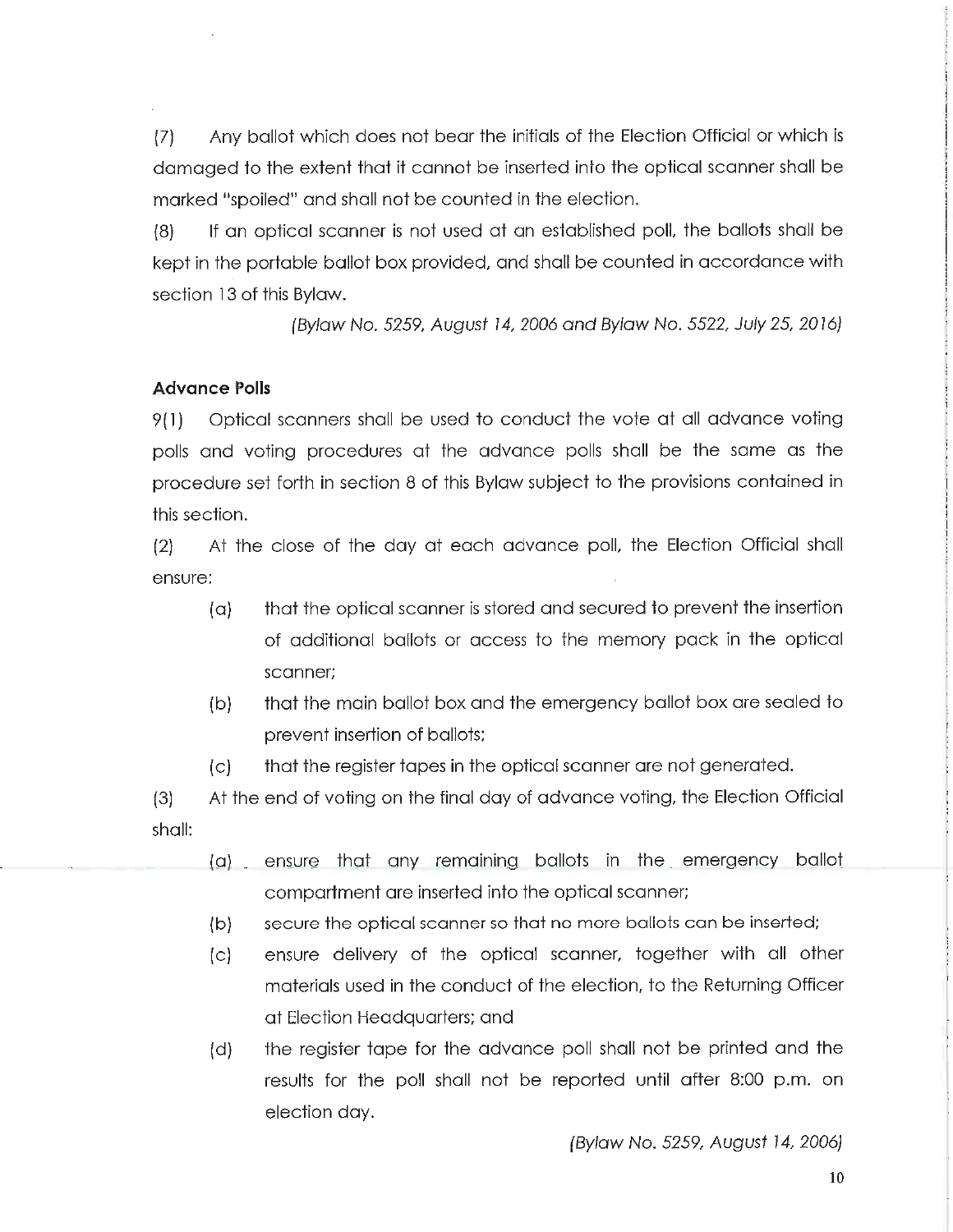# Mobile and Special Polls

10(1) The Election Official may establish a special poll, and the electors' completed ballots shall be deposited in the ballot box provided, and counted in accordance with section 13 of this Bylaw.

(Bylaw No. 5259, August 14, 2006)

# Procedure for Electors with Physical Disabilities or Limited Mobility

11(1) If an elector, because of physical disability or limited mobility, is unable to attend an established polling place to vote, an Election Official may attend at the residence of that elector in order to take the vote in the election.

 $(2)$  The completed ballot of an elector voting pursuant to subsection  $(1)$  shall be deposited in the ballot box provided and counted in accordance with section 13 of this Bylaw.

# Mail-in Ballots

11.1 (1}A mail-in voting system for the purpose of receiving ballots in an election is hereby established.

- (2) A voter who desires to vote by mail shall apply for a mail-in ballot kit by one of three means:
	- (a) in person
	- (b) electronically
	- (c) by mail.

# (Bylaw No. 5626, August 10, 2020)

- (3) An application to vote using a mail-in ballot may not be submitted to the returning officer or other designated election official:
	- (a) in the case of a general election, prior to August 1st of the election year;
	- (b) in the case of a by-election, prior to the Wednesday five weeks before the nomination day.
- (4) (a) An application to vote using a mail-in ballot may be made in person and received by the returning officer or other designated election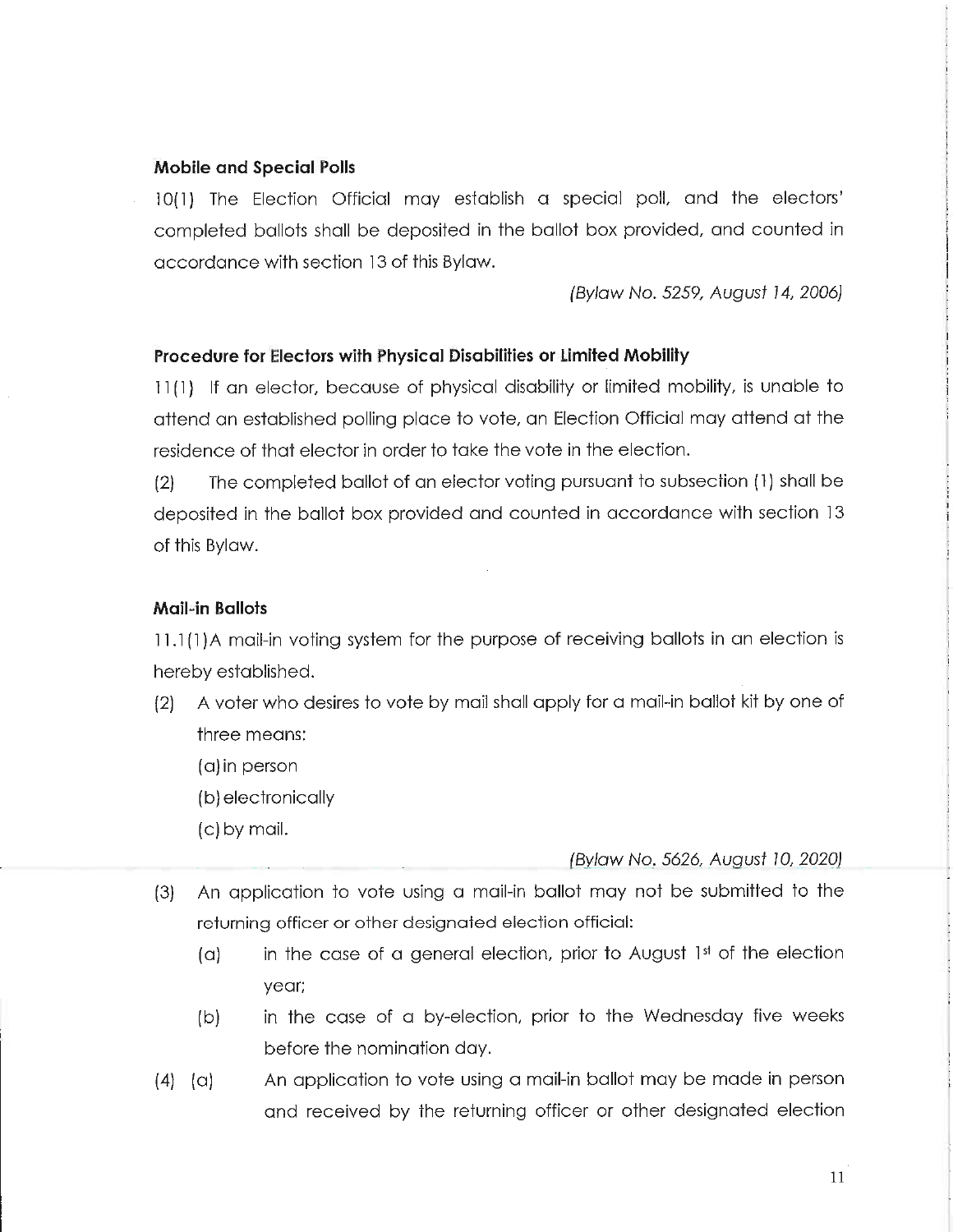official on or before 4:45 p.m. on the day immediately preceding election day.

(Byfaw No. 5626, August JO/ 2020;

(b) An application to vote using a mail-in ballot may be made electronically or by mail provided that the application is received by the returning officer or other designated election official 15 business days prior to the election day on or before 5:00 p.m.

(Bylaw No. 5626, August 10, 2020)

- (5) The mail-in ballot appliccition shall consist of:
	- (a) complete a voter's registration form Form R, Schedule A appended hereto and forming part of this Bylaw and a declaration of person requesting mail-in ballot - Form C, Schedule B appended hereto and forming part of this Bylaw; and
	- (b) establish his or her identity and residence to the satisfaction of the returning officer or other authorized designated election official or other authorized person.
	- (c) Authorized persons who may witness the voter's signature on Form R, Schedule A and Form C, Schedule B are:

The returning officer;

The deputy returning officer;

Any other person authorized to sign oaths such as Commissioner of Oaths, Notary Public, Lawyer or Postmaster;

Other persons as specified in  $11.1(5)(c)$  (1), (ii), (iii) and (iv).

- (i) A family member as defined in Appendix D Table 2 Vouching in The Local Government Elections Regulations, 2015 provided that they are an eligible voter for the 2020 municipal election and they have known the voter for at least two years, as follows:
	- Spouse
	- Father

**Mother** 

- **Grandfather**
- **Grandmother**
- Stepfather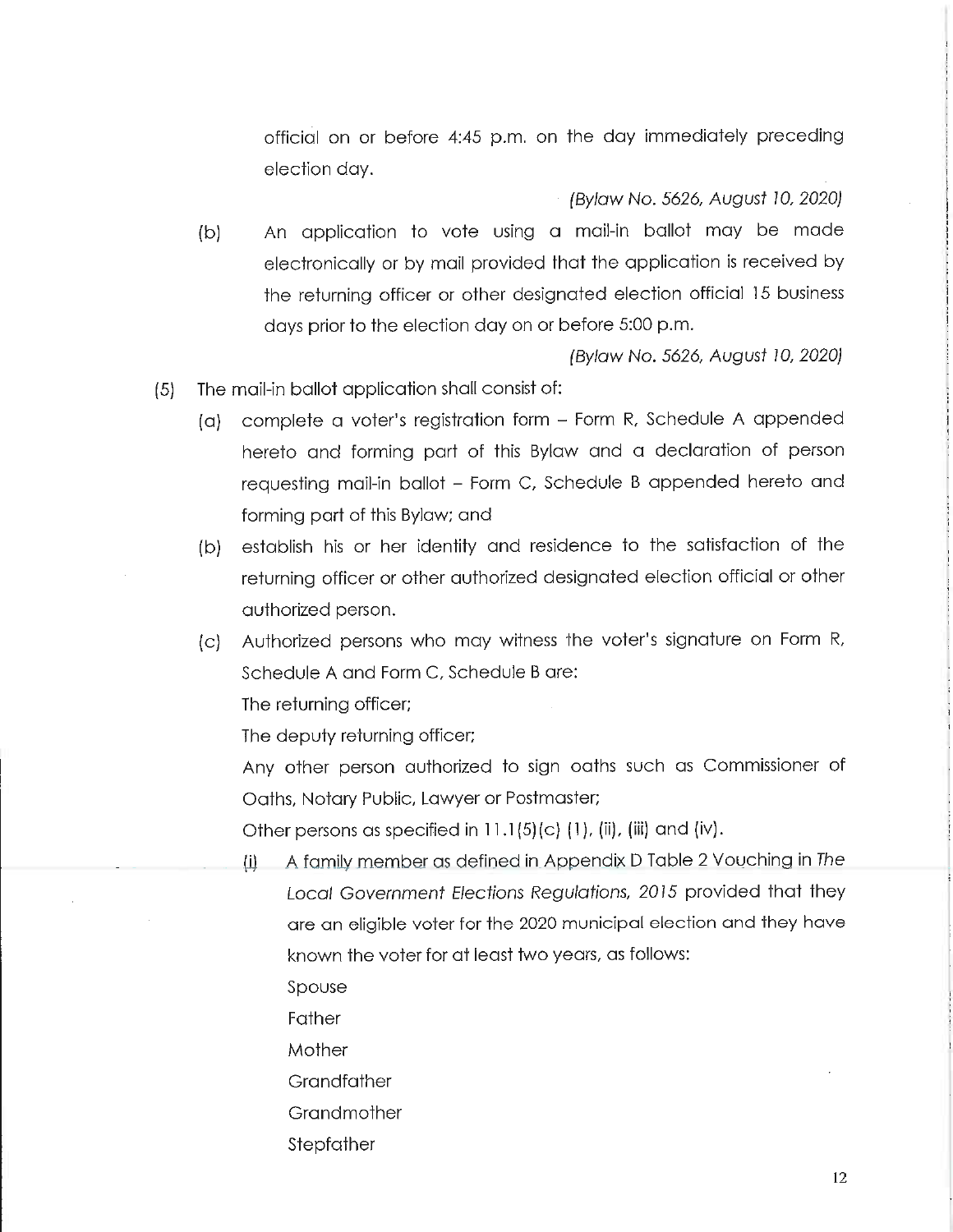Stepmother Father-in-law Mother-in-law Brother Sister Brother-in-law Sister-in-law Son Daughter S+epson Stepdaughter Son-in-law Daughter-in-law Grandson **Granddaughter** 

- (ii) Anyone living at the same address as the voter provided that they are an eligible voter for the 2020 municipal election and they have known the voter for at least two years.
- (iii) Occupation-based witnesses are authorized provided the witness is registered/licensed with the appropriate local authority to practice their profession and is currently working in that field and falls into one of the following occupation categories:

Judge

**Dentist** 

Pharmacist

**Veterinarian** 

Police Officer

Notary Public

Lawyer/Notary

Medical Doctor

Dean/Head of University or College

Signing officer of a bank, trust company, or financial institution that offers a full range of banking services.

13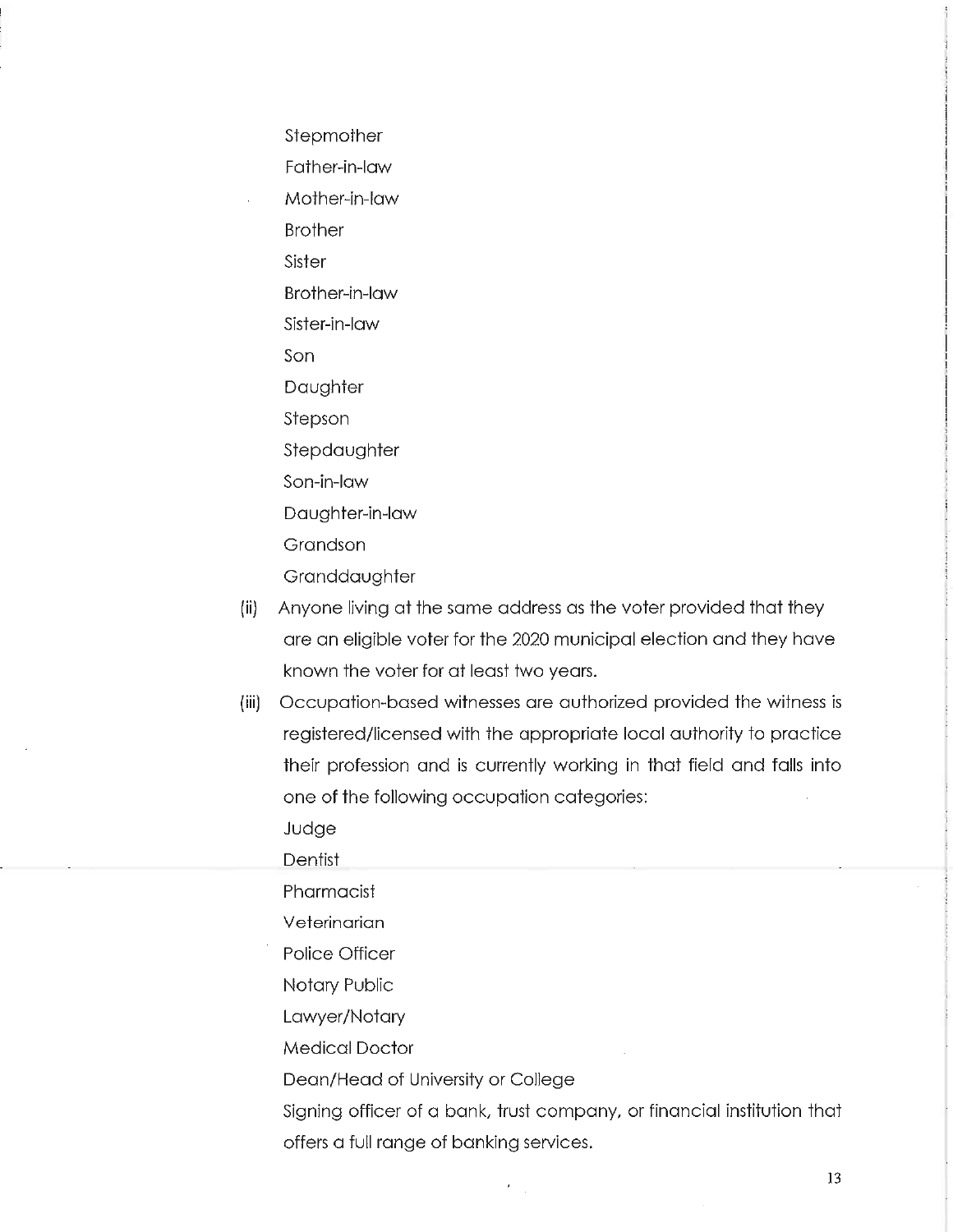(iv) Witness may be any Saskatchewan Health Authority employee currently employed in a hospital, rehabilitation centre, senior assisted living facility, long term care facility, or care home governed by or affiliated with the Saskatchewan Health Authority.

(Bylaw No. 5626, August 10, 2020)

(6) If the applicant is approved, the returning officer or other designated election official shall enter the person in the mail-in ballot register.

(7) The mail-in ballot register shall include the following information:

- (a) the name and ordinary residential address of the person;
- [b] the temporary address of the person (i.e., where the mail-in ballot is to be sent);
- (c) the telephone number and email address of the temporary address;
- (d) the date the mail-in ballot is sent to the person;
- (e) the date the completed mail-in ballot is received by the returning officer or other designated election official;
- (f) a notation whether the mail-in ballot was accepted, not accepted or spoiled;
- [g] any other information considered appropriate by the returning officer.

(8) As soon as reasonably possible after nomination day, the returning officer or other designated election official shall mail or otherwise deliver to each person whose name appears in the mail-in ballot register:

- (a) a ballot for the upcoming election;
- (b) a ballot security envelope;
- (c) a voter confirmation envelope;
- (d) a seif-addressed, postage paid mailing envelope for the return of the bailot to the returning officer;
- (e) instructions for voting by mail-in ballot; and
- (f) All ballots issued +o persons voting by mail shall be identical.

(Bylaw No. 5626, August 10, 2020)

- (9) A person who votes:
	- (a) shall vote in accordance with the instructions enclosed with the ballot; and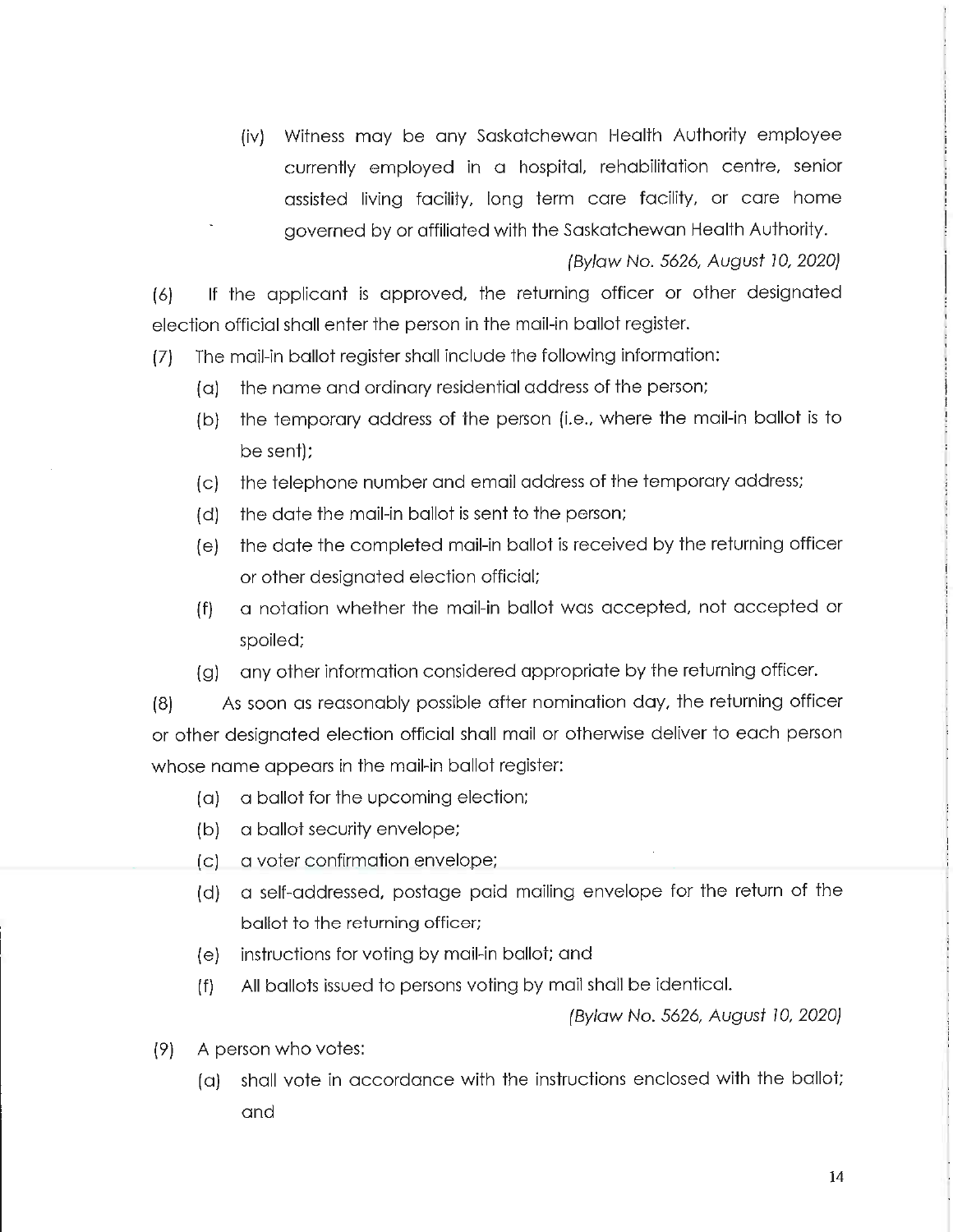- (b) may vote for any number of candidates up to the number to be elected in the election in which he or she is entitled to vote.
- (10) A person who has voted shall:
	- (a) place the competed ballot in the ballo+ security envelope and seal the envelope;
	- (b) place the sealed ballot security envelope in the voter confirmation envelope and seal the envelope;
	- (c) date and sign the certificate on the voter confirmation envelope;
	- (d) place the signed voter confirmation envelope in the mailing envelope and seal the envelope; and
	- (e) return the mailing envelope to the returning officer by mail/ courier or in person.

(11) Upon receipt of the mail-in ballot, the returning officer or other designated election official shall:

- (a) determine and note in the mail-in ballot register the date and time the ballot is received;
- (b) open the mailing envelope; and
- (c) remove the voter confirmation envelope from the mailing envelope, and place the envelope in a portable ballot box designated for mail-in ballots.

(12) After the closing of the polls on election day, the returning officer or other designated election official shall:

- (a) remove the sealed voter confirmation envelopes from the portable ballot box designated for mail-in ballots, and determine if the certificate on the front of each voter confirmation envelope have been properly completed;
- (b) if the certificate has not been properly completed, place the unopened voter confirmation envelope in a separate envelope for ballots that are not accepted;
- (c) if the certificate has been properly completed, remove the sealed ballot security envelop from the voter confirmation envelope and place in the pile of sealed ballot security envelopes;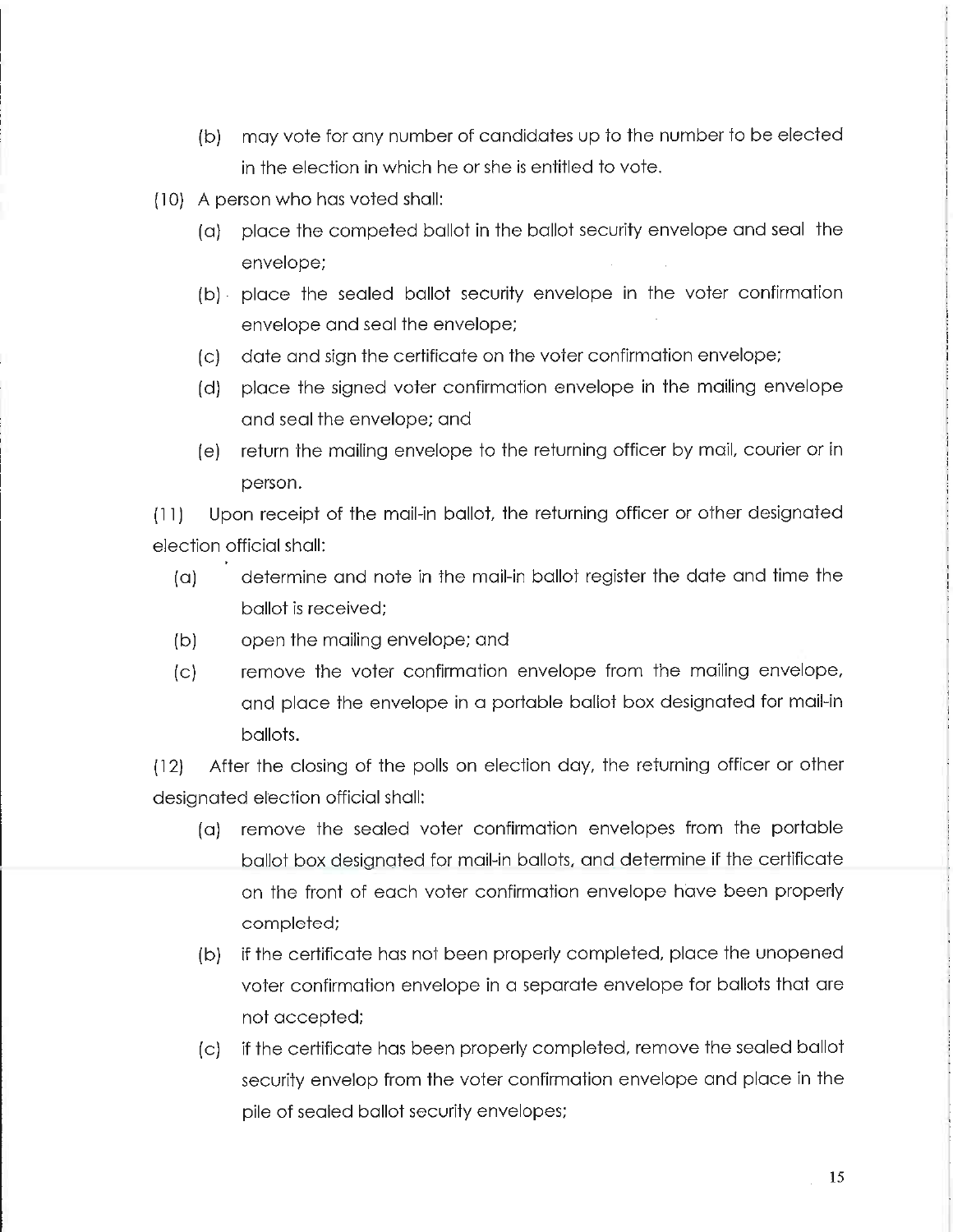- (d) once all the voter confirmation envelopes have been opened, remove all the mail-in ballots from the ballot security envelopes;
- (e) insert the mail-in ballots into the vote tabulating machine;
- (f) complete the vote counting procedures specified in Section 12; and
- [g] record in the mail-in ballot register whether the mail-in baliot was accepted, not accepted or spoiled.

(13) In order to be counted, a mail-in ballot must be received by the returning officer or other designated election official by the closing of the polls on election day.

(14) Mail-in ballots received after the closing of the polls on election day are deemed to be spoiled ballots.

(15) The voter's registration forms, declarations of persons requesting mail-in ballots, and voter confirmation envelopes and certificates may be inspected by candidates or candidates' agents at the election office at City Hall during normal business hours commencing on the day following nomination day and ending at the close of polls on election day.

(16) The candidates or their agents shall have the right +o object to a person's entitlement to vote pursuant to Section 112 of The Local Government Election Act, 2015.

(17) The mali-in ballo+s and forms and other election materials shall be retained and destroyed in accordance with Section 142 of The Local Government Election Act. 2015."

> (Bylaw No. 5259, August 14, 2006 & Bylaw No. 5418, June 11, 2012 and By/aw No. 5522, July 25, 2016)

# Procedures for Counting Votes, re: Regular Polls

12. After the close of polls on election day, the designated Election Official a+ each Regular Poll shall:

- (a) ensure that any remaining ballots in the emergency ballot box are inserted into the optical scanner;
- (b) secure the optical scanner against receiving any more ballots;

16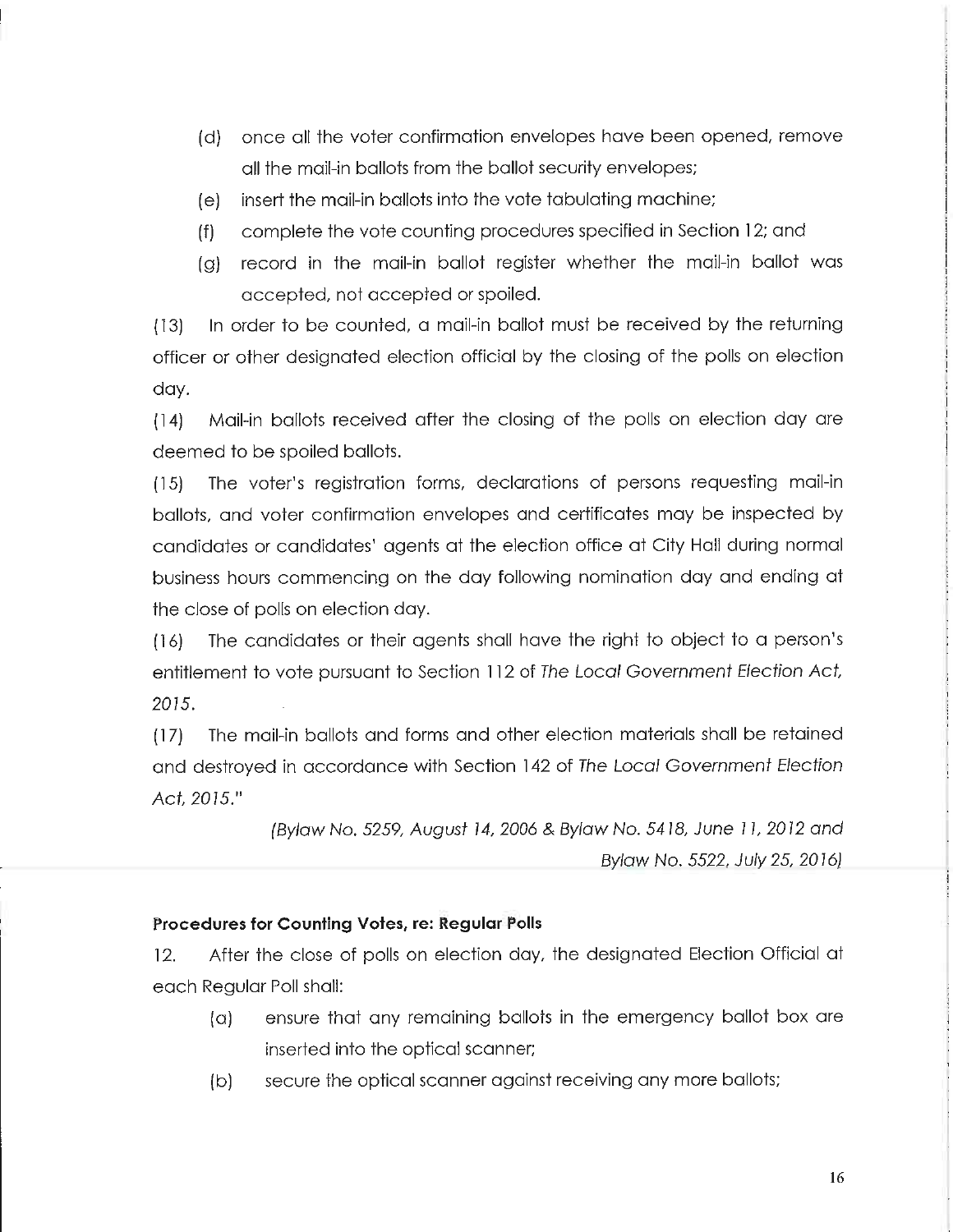- (c) generate two copies, or such other number as directed by the Returning Officer, of the register tape from the optical scanner and sign the certificate portion of each register tape;
- (d) complete a ballot statement accounting for the unused, spoiled and vote ballots and any other instructions as directed by the Returning Officer; and
- (e) ensure delivery of the ballot statement, register tape, the poll book and all other election materials to the Returning Officer.

(Bylaw No. 5259, August 14, 2006)

### Procedure for Counting Votes, re: Advance, Special and Other Polls

13(1) Subject to subsection (2), after the close of the polls on election day, a designated Election Official shall:

- [a] ensure that the following ballots are inserted into an optical scanner designated for the advance poll:
	- (i) any established poll at which an optical scanner was not used;
	- (ii) all special polls; and
	- (iii) any ballots completed by electors pursuant to section 11 of this Bylaw;
- (b) generate at least two (2) copies of the register tape from the optical scanner for the advance polls and the polls referred to in paragraph (a) and sign the certificate portion of each register tape.
- (c) cause all election results to be tabulated and displayed a+ Election Headquarters.

(2) If/ at the close of a poll, the Returning Officer is of the opinion that it is impracticable to count the votes with an optical scanner, he or she may direct that all votes cost in the election for that poll be counted manually following as far as is practicable the provisions of The Local Government Elections Act governing the counting of votes.

(Bylaw No. 5259, August 14, 2006)

# Recount of Votes

14(1) The recount of ballots pursuant to Part VI of <u>The Local Government Elections</u> Act shall be conducted: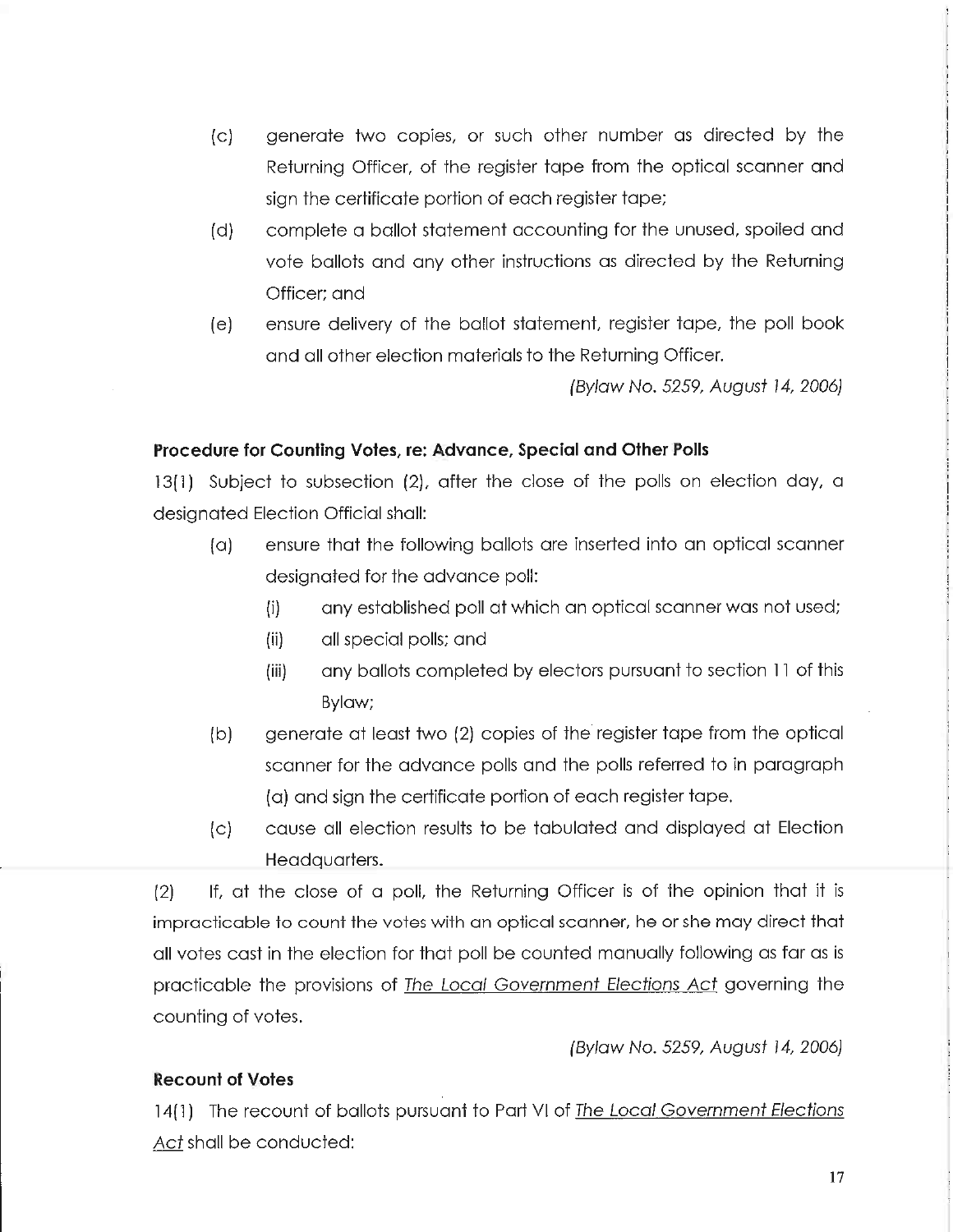- (a) using the automated voting-counting system utilized during the contested election; and
- (b) in accordance with this section.
- (2) An optical scanner shall be:
	- (a) programmed and tested before the recount in the manner described in sections 6 and 7 of this Bylaw; and
	- (b) programmed to recount only the race that is in question.

(3) All ballots from the election shall be inserted into the designated optical scanner programmed in accordance with subsection (2) and the judge shall examine all ballots rejected by the optical scanner by defect or otherwise and exclude any ballot from the results pursuant to subsection 134(2) of The Local Government Efections Act,

(Bylaw No. 5259, August 14, 2006 and Bylaw No. 5522, July 25, 2016)

# Coming into Force

15. This Bylaw shall come into force on the day of its final passing.

(Bylaw No. 5259, August 14, 2006)

READ a first time the  $14<sup>th</sup>$  day of August, A.D. 2006

READ a second time the  $14<sup>th</sup>$  day of August, A.D. 2006

READ a third time the  $14<sup>th</sup>$  day of August, A.D. 2006

PASSED AND ENACTED ON THE 14th DAY OF AUGUST, A.D. 2006.

(Sad) Al Schwinghamer MAYOR

(Sgd) Steven D. Schiefner CITY CLERK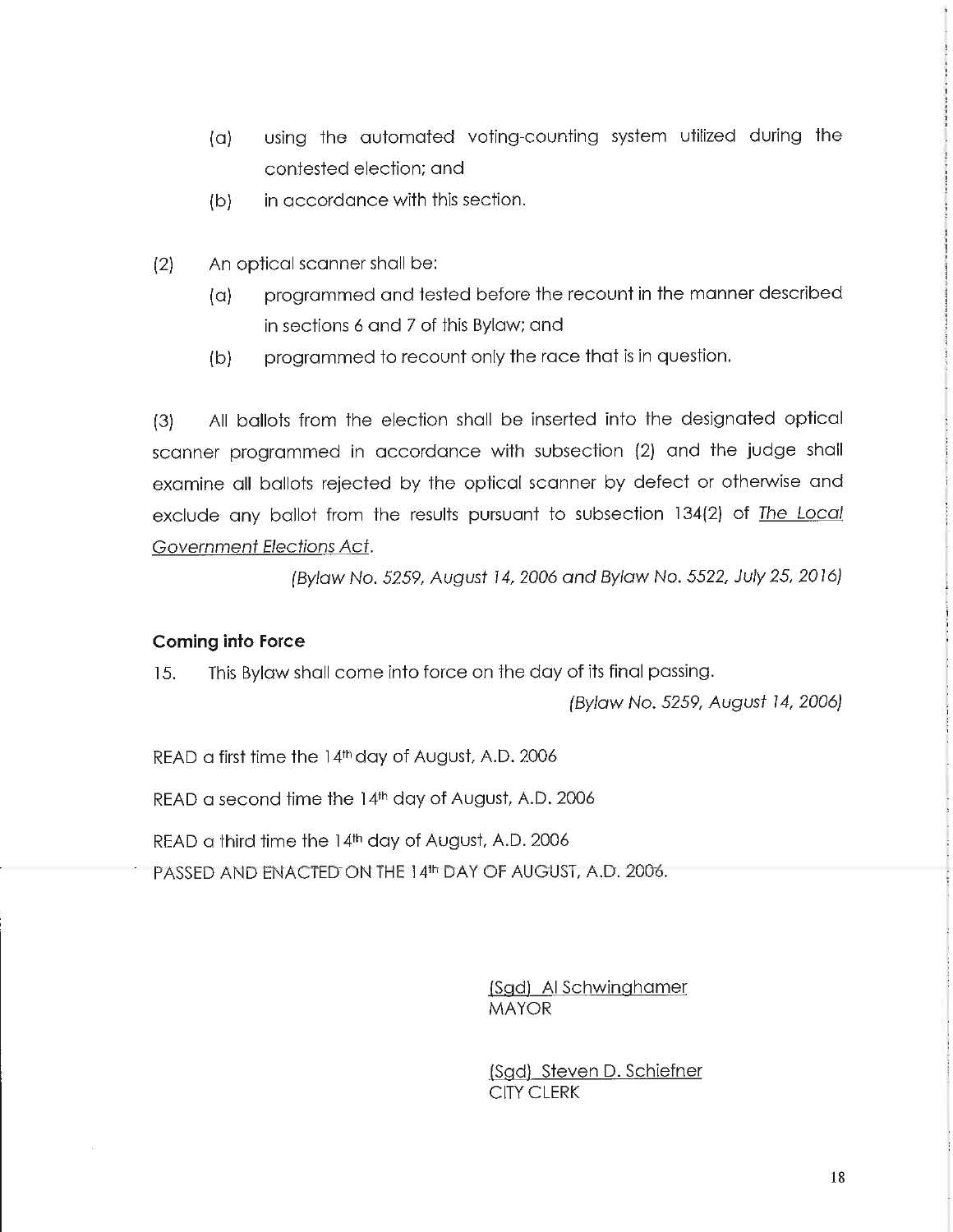# Voter and Witness Declaration

This document relates to and forms part of the voter registration form/mail-in ballot application.

# Voter Information & Declaration:

Name (Please Print)

Address (Please Print)

D I have completed a Voter's Registration Form; and

D I am qualified to vote in the Local Government Elections being held in the City of Moose Jaw and I request that a mail-in ballot be issued to me.

I solemnly declare that the information contained in the voter registration form/mail-in ballot application, is true in all respects and knowing that it is of the same force and effect as if made under oafh/affirmotion and by virtue of the Canada Evidence Act.

Signature of Person Requesting Mail-in Ballot Date Date Date Date

Witness Information and Declaration:

Name (Please Print)

Address (Please Print]

I swear (or solemnly affirm) that:

I know the above-mentioned person, that this voter has completed the Voter's Registration Form, and that I believe the matters sworn to/affirmed are true in substance and in fact.

I have been requested by the above-mentioned person to vouch for his/her identify and residence.

[ have not acted, and will not act as a voucher for any other person in this municipality during this election except for a member of my family living with me, pursuant to subsection 17(2) of The Local Government Election Regulations, 2015.

The information given by me with respect to the above statements is true in all respects.

I have witnessed the signature of the voter/applicant.

| Signature of Person Authorized by Bylaw No. 5259, The Election Bylaw, 2012 | Date |
|----------------------------------------------------------------------------|------|
| to Witness the Signature of a Person Requesting a Mail-in Ballot           |      |

Warning: Every person who furnishes false or misleading information to any person who is authorized to act as an election official is guilty of an offence and liable on summary conviction to a fine of not more than \$5000.